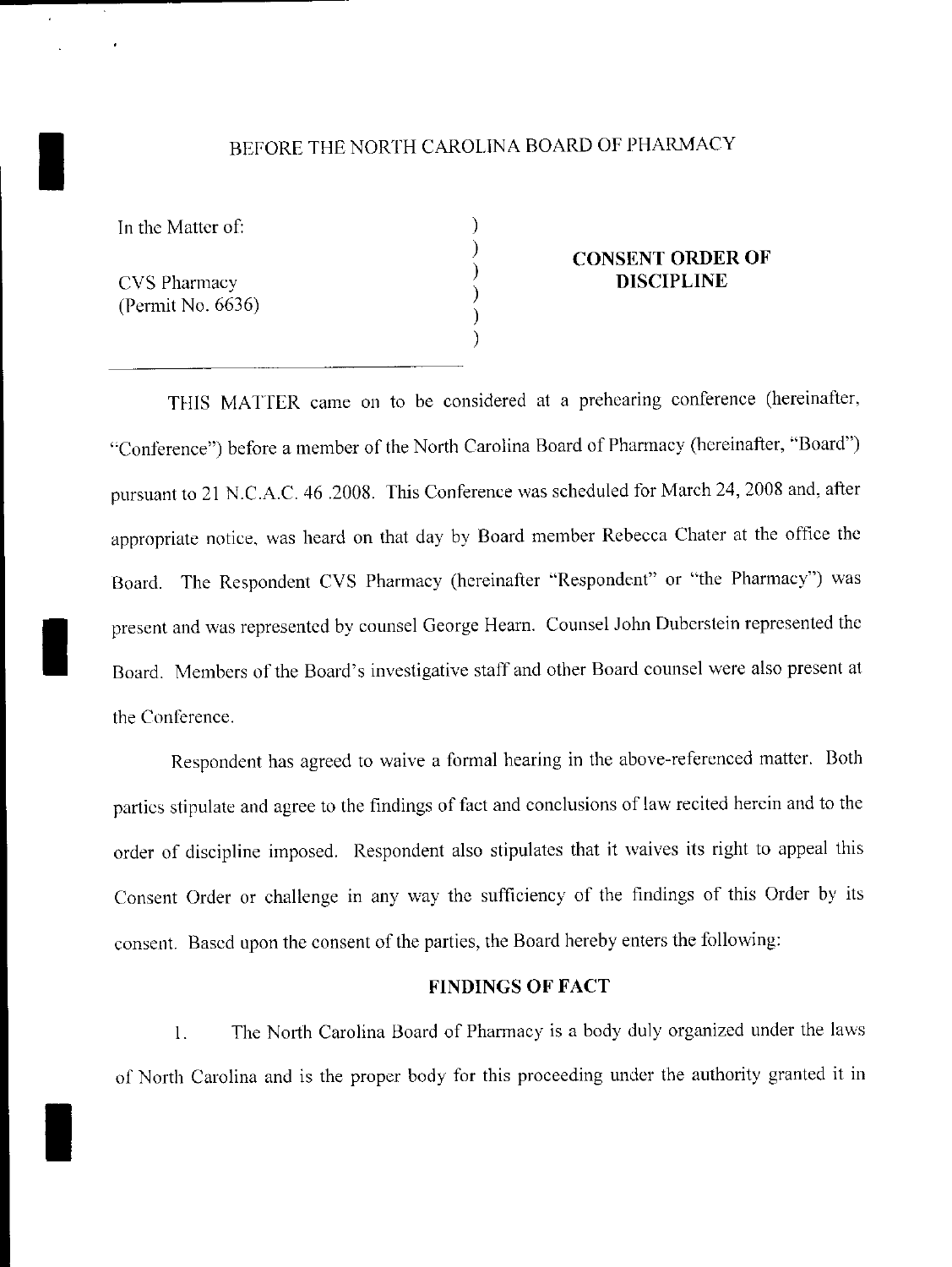Chapter 90 of the General Statutes of North Carolina, and the rules and regulations promulgated thereunder.

I

I

I

2. Respondent CYS Pharmacy (Permit No. 6636) is, and was at all relevant times referrcd to hercin, the holder of Pharmacy Permit No. 6636, which Pharmacy is located at 5680 N.C. Hwy. 42 West, Garner, North Carolina (the "Pharmacy"). The Pharmacy and its employees are, and were at all relevant times, subject to the rules and regulations of the North Carolina Board of Pharmacy and the laws of the State of North Carolina.

3. On April 9, 2007 and May 14,2007, the Pharmacy allowed pharmacists on duty to supervise more than two technicians per pharmacist, in violation of statutes and regulations governing the practice of pharmacy. The Pharmacy acknowledged these violations.

## CONCLUSIONS OF LAW

1. All parties are properly before the Board, and the Board has jurisdiction over Respondent and the subject matter of this proceeding.

2. Respondent's conduct, as set out in the findings of fact and conclusions of law above, constitute grounds for discipline pursuant to North Carolina General Statutes § 90-85.38(b) because Respondent's acts were in violation of North Carolina General Statutes  $§ 90-85.15A(c).$ 

### CONCLUSIONS REGARDING DISCIPLINE

Based upon the foregoing Findings of Fact and Conclusions of Law, and with the consent of the Respondent, the Board enters the following:

### ORDER OF DISCIPLINE

J. Respondent CYS Pharmacy's (Permit No. 6636) permit to operate a pharmacy (Permit No. 6636) is hereby suspended for a period of one (I) business day. The suspension is

2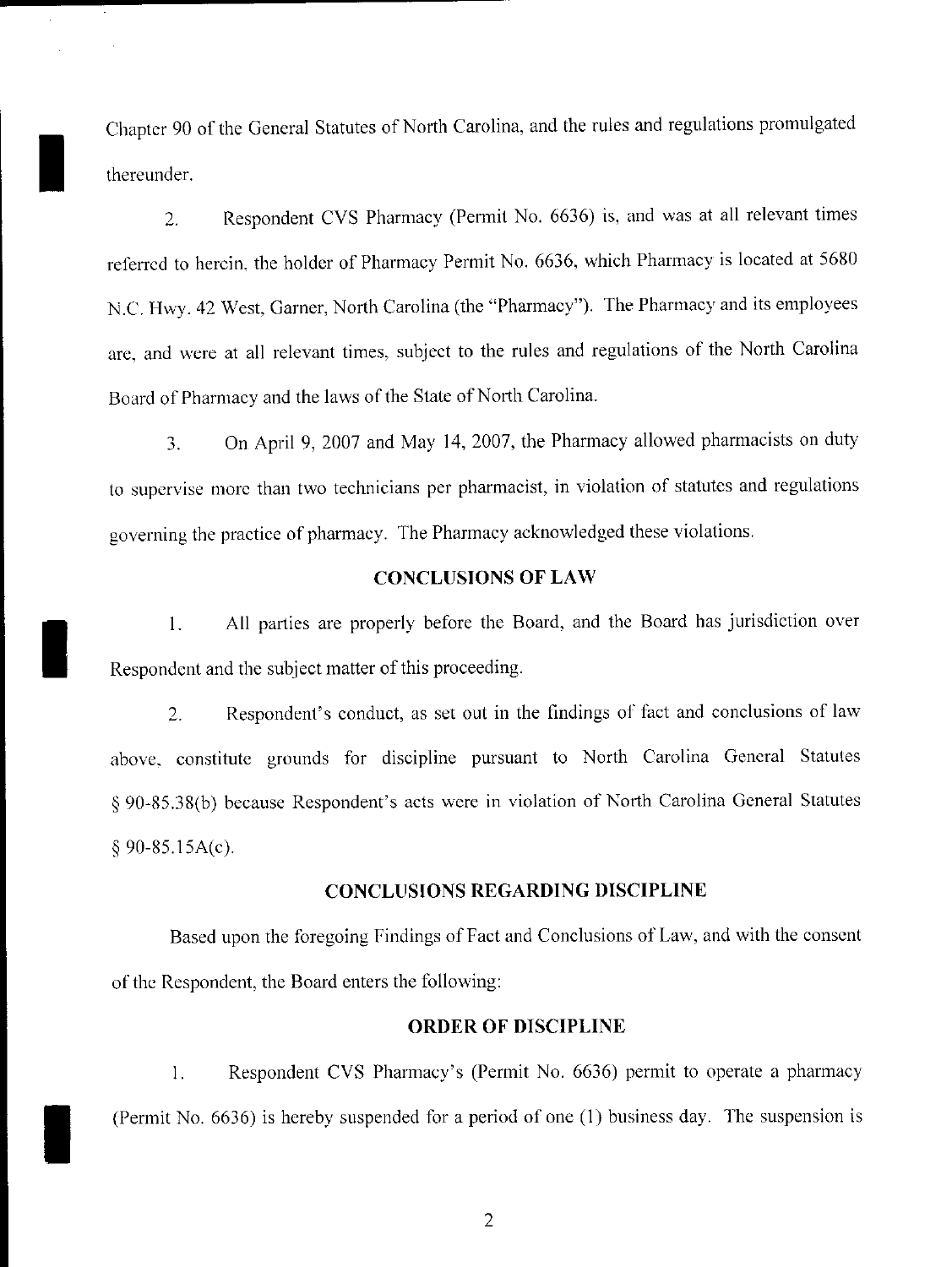stayed for a period of one (1) year. The stay is conditioned upon Respondent's compliance with the terms of this Consent Order;

2. Respondent shall violate no laws governing the practice of pharmacy or the distribution of drugs;

3. Respondent shall violate no rules or regulations of the Board;

4. Respondent shall cooperate with the Board, its attorneys, investigators, and other representatives in any investigation and comply with the provisions ofthis Consent Order;

5. If Respondent fails to comply with any terms or conditions ofthis Consent Order, Respondent may be subject to additional disciplinary action by the Board.

This the  $\frac{15^{4n}}{3}$  day of  $\frac{4}{3}$ , 2008.

I

I

I

NORTH CAROLINA ROARD OF PHARMACY

By: Jack W. Campbell, IV: Executive Director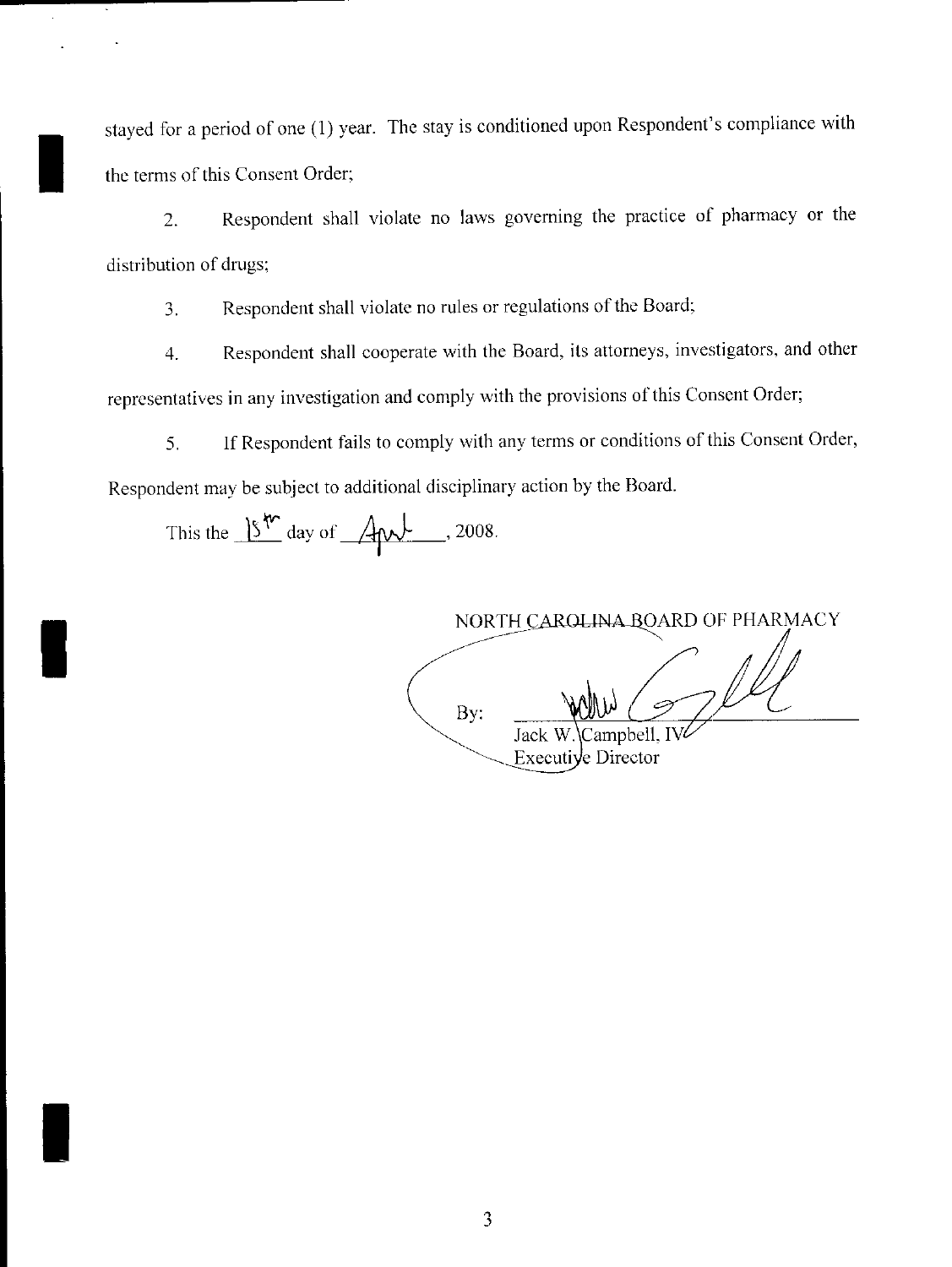CVS Pharmacy, the holder of permit number 6636, has full knowledge that it has the right to a hearing, at which it would have the right to be represented at its expense by counsel, in this matter. The undersigned freely, knowingly and voluntarily waives such right by entering into this Consent Order.

The undersigned understands and agrees that by entering into this Consent Order, he or she certifies that he has read the foregoing Consent Order and that CVS Pharmacy voluntarily consents to the terms and conditions set forth therein and relinquishes any right to judicial review of Board actions which may be taken concerning this matter.

The undersigned further understands that should CVS Pharmacy violate the terms and conditions of this Consent Order, the Board may take additional disciplinary action.

The undersigned understands and agrees that this Consent Order will not become effective unless and until approved by the Board.

The undersigned understands that CVS Pharmacy has the right to have counsel of its choice review and advise it with respect to its rights and this Consent Order, and represents that it enters this Consent Order after consultation with its counsel or after knowingly and voluntarily choosing not to consult with counsel.

The undersigned certifies that its agent executing this Consent Order is duly authorized to execute the Consent Order on behalf of CVS Pharmacy and to bind the permit holder.

# ACCEPTED AND CONSENTED TO BY:

CVS PHARMACY (Permit No. 6636) cvs/pharmacy-permit No. 6636<br>Date 4-8-08<br>By: Thenie Pierce Jones, Pharmod

STATE OF  $\sqrt{\frac{1}{2}}$ lnka. **COUNTY** 

I, the undersigned Notary Public of the County and State aforesaid, do hereby certify that the following person personally appeared before me this day and acknowledged the due execution of the foregoing document: *Glica* Pierce Junes

Date:  $\gamma - \delta \ll \psi$ 

| <b>ELIZABETH J. ROBERTSON</b>    |
|----------------------------------|
| NOTARY PUBLIC                    |
| WAKE COUNTY N.C.                 |
| Wy Commission Expires 11-25-2011 |

| <u>Chyakan Shuridger</u><br>Elizavers Schobertson |
|---------------------------------------------------|
| My commission expires: $\sqrt{25 - 1}$            |
|                                                   |